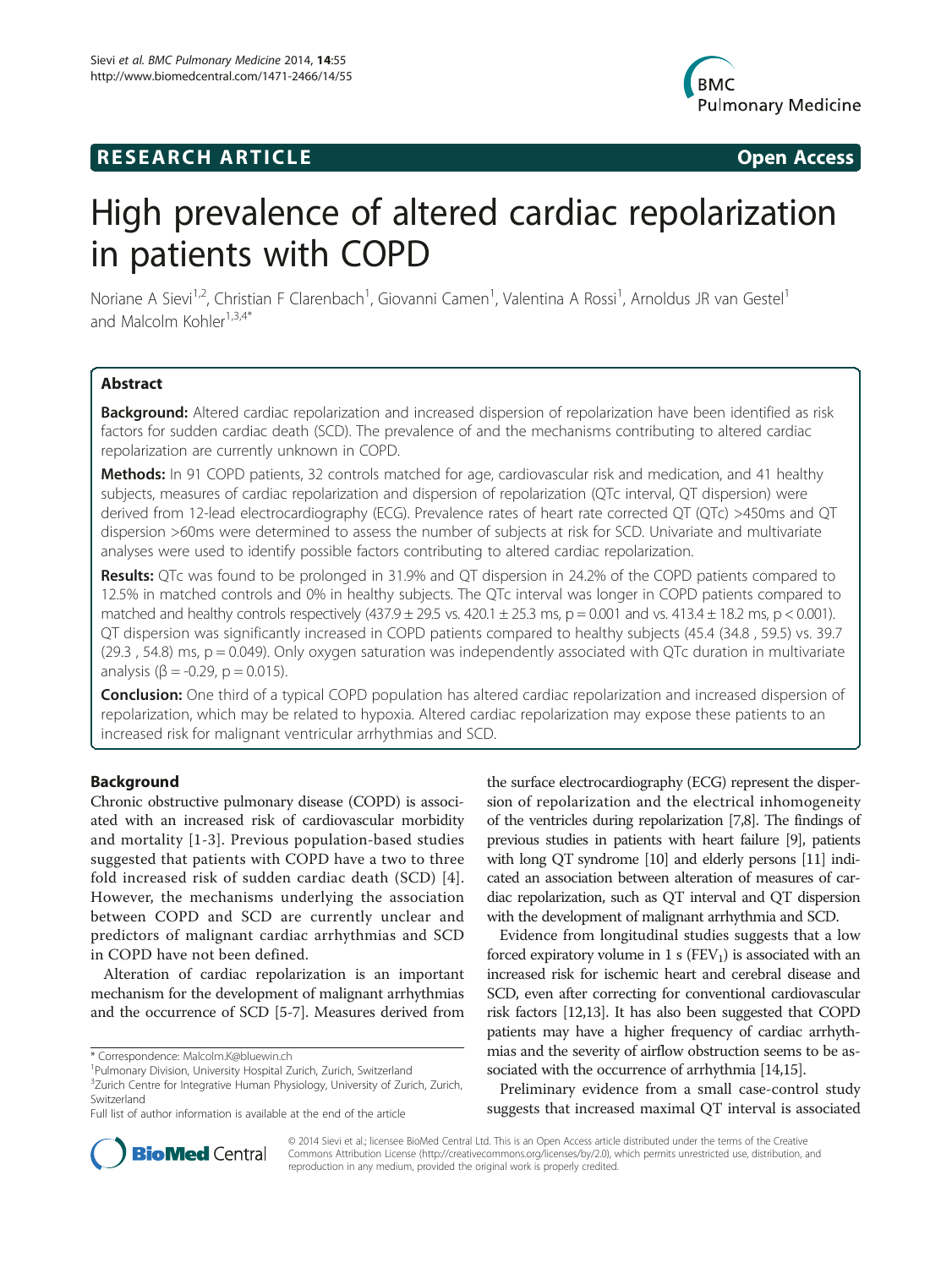with the development of ventricular arrhythmia in patients with COPD [\[16\]](#page-6-0). However, the prevalence of and the mechanisms contributing to altered cardiac repolarization in patients with COPD are currently unknown.

Therefore, the aim of this study was to evaluate the prevalence of and possible factors contributing to altered cardiac repolarization in a group of COPD patients.

## Methods

#### **Subjects**

## COPD patients

157 patients aged between 40 and 75 years with objectively confirmed COPD according to GOLD-guidelines [\[17\]](#page-6-0) were assessed for eligibility in the pulmonary outpatient clinic at the University Hospital of Zurich, Switzerland between October 2009 and January 2013. Patients were excluded if they had suffered from a COPD exacerbation within the last 6 weeks or if they suffered from mental or physical disability precluding informed consent or compliance with the protocol.

## Matched control subjects

The patient database of the Pulmonary Division of the University Hospital Zurich, Switzerland was screened for control subjects with normal lung function and matched for age, Pocock risk score use of beta blockers and medication affecting QT duration.

#### Healthy control subjects

Subjects were eligible for the study if they were between 18 and 75 years old and healthy. Exclusion criteria were a previous diagnosis of any lung disease, arterial hypertension, any aortic or cardiac disease.

The study was conducted in accordance with the declaration of Helsinki of the World Medical Association. The Ethics Committee of the Canton of Zurich approved the study (EK-ZH-NR: 1734) and all subjects gave written informed consent to participate when data were obtained for research purposes.

#### Measurements

#### Cardiovascular risk and medication

The Pocock risk score was used to predict the individuals' 5-year risk of death due to a cardiovascular cause [[18](#page-6-0)]. The Pocock risk score is calculated from 11 known cardiovascular risk factors, including sex, age, smoking status, systolic blood pressure, cholesterol, creatinine, height, diabetes, previous myocardial infarction, stroke and left ventricular hypertrophy.

Patients and control subjects who were included in the study were asked if they used medications affecting the QT interval according to the International Registry of Drug-induced Arrhythmias maintained by the Georgetown University [\[19](#page-6-0)].

All participants underwent standard pulmonary functional testing according to American Thoracic Society guidelines [[20](#page-6-0)] to measure forced expiratory volume in one second  $(FEV<sub>1</sub>)$  and forced vital capacity (FVC).

Oxygen saturation  $(SaO<sub>2</sub>)$  was measured with a fingertip oximeter PC-60C after the participants rested 5min in supine position.

## Electrocardiography

Patients and control subjects were asked to abstain from alcohol, tobacco, or caffeine on the day the measurements were performed. Room temperature and lighting were set at the same level for all measurements. The patients rested for five minutes in supine position before measurements were performed. For all electrocardiographic recordings a commercially available 12-lead ECG (AT 104 PC, Schiller-Reomed AG, Switzerland) was used and set at 25-mm/s paper speed and 10-mm/mV amplitude. Measurements of the ECG intervals were performed in duplicate with dedicated ECG analysis software (DatInf® Measure 2.1d, DatInf GmbH, Tübingen, Germany) by two investigators who were blinded to the patient's data as previously described [\[21\]](#page-6-0). The mean of the ECG interval measurements by the two investigators was calculated and used for statistical analysis. Four consecutive heart cycles were analysed for each lead. The mean value for each lead of the twelve leads was calculated. Measures of cardiac repolarization were determined as indicated in Figure [1](#page-2-0). The QT interval was defined as the time from the earliest onset of the QRS complex to the end of the T wave [[22](#page-6-0)]. The end of the T wave was defined as the cutting point of the tangent to the downward slope of the T-wave and the isoelectric line [[23](#page-6-0)]. As a measurement of dispersion of repolarization, QT dispersion was defined as the difference between the lead with the maximal and the lead with the minimal QT interval duration [\[24\]](#page-6-0).

QTc (QT interval corrected for heart rate) was corrected for heart rate by using the Bazett formula [[25](#page-6-0)].

#### Data analysis and statistics

All results are shown as mean values and standard deviation (SD) unless otherwise stated. Statistical analysis was performed with Statistica V6.0 (StatSoft, Tulsa, OK, USA) and STATA 12 (StataCorp, Texas, USA). Differences in QTc interval duration, cardiovascular risk factors, respiratory variables and use of medications between COPD patients, matched controls and healthy control subjects respectively were assessed by one-way ANOVA and  $\chi^2$  tests. Kruskal Wallis test was used to compare QT dispersion between groups. Post hoc analysis was assessed for variables that showed a p-value of <0.1 across the three groups. For QTc, altered cardiac repolarization was defined as a value of >450ms and for QT dispersion of >60ms [[16,26](#page-6-0)].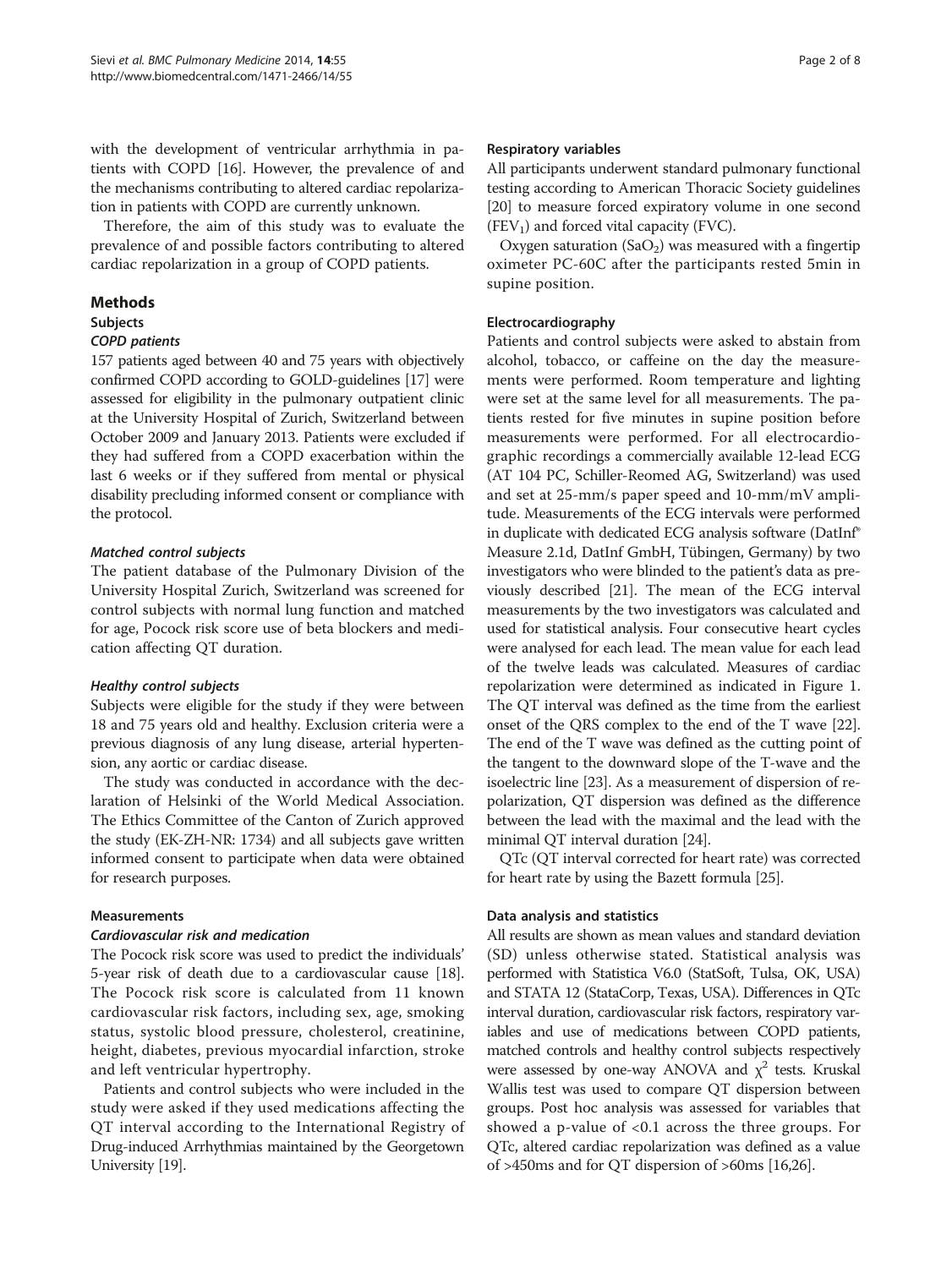<span id="page-2-0"></span>

Univariate regression analysis was used to investigate associations between repolarization duration (dependent variable) and cardiovascular risk factors as well as respiratory variables and medications. Multivariate analysis involved regression of variables that showed a univariate regression p-value of  $< 0.1$  with adjustment for potential confounders (age). Residual analysis of the model was performed to check the regression assumptions. A two-sided p-value of <0.05 was considered to be statistically significant.

#### Results

#### Study participants

157 COPD patients were screened for eligibility for this study. 91 COPD patients (34% GOLD stage I/II, 27% III, 39% IV), 32 control subjects matched for age, cardiovascular risk and medication and 41 healthy subjects entered the final analysis (Figure [2\)](#page-3-0). Patient characteristics are shown in Table [1.](#page-4-0)

## Prevalence of altered repolarization measures

The QTc interval was significantly longer in COPD patients compared to matched controls  $(437.9 \pm 29.5 \text{ vs.})$  $420.1 \pm 25.3$  ms,  $p = 0.001$ ) and compared to healthy subjects (437.9 ± 29.5 vs. 413.4 ± 18.2 ms, p < 0.001). QT dispersion showed a non-significant trend to be increased in COPD patients compared to matched controls (45.4  $(34.8, 59.5)$  vs. 39.7  $(29.3, 54.8)$  ms,  $p = 0.102$ ). COPD patients showed a significantly increased QT dispersion compared to healthy subjects (45.4 (34.8, 59.5) vs. 40.8  $(33.0, 48.8)$  ms,  $p = 0.049$ ).

Of 91 COPD patients, 31.9% showed a prolonged QTc interval >450ms compared to 12.5% in matched controls  $(p = 0.033)$  and 0% in healthy subjects  $(p < 0.001)$ . 24.2% of the COPD patients had an increased QT dispersion >60 ms compared to 12.5% in matched controls  $(p = 0.164)$  and 0% in healthy subjects  $(p < 0.001)$  (Figure [3](#page-5-0)).

## Determinants of altered cardiac repolarization Univariate regression analysis

QTc was associated with age, pack years of smoking, coronary artery disease (CAD),  $FEV<sub>1</sub>%$  pred.,  $FVC%$  pred.,  $SaO<sub>2</sub>$ , the use of combined inhaled long-acting β-adrenergic and steroid, anticholinergic medication and statins (Table [2](#page-5-0)). QT dispersion showed a significant association with pack years of smoking (β = 0.17, p = 0.033) and the use of statins  $(\beta = 0.16, p = 0.041).$ 

#### Multivariate analysis

Table [3](#page-5-0) shows a multiple regression model with QTc as dependent and age, gender, pack years of smoking, Pocock risk score, CAD, FEV<sub>1</sub>% pred., SaO<sub>2</sub>, use of combined inhaled long-acting β-adrenergic and steroid, use of anticholinergic medication and consumption of statins as independent variables.  $SaO<sub>2</sub>$  was the only independently associated variable. In Multivariate analysis performed for QT dispersion as dependent and age, gender, BMI, pack years of smoking,  $SaO<sub>2</sub>$ , use of beta blocker, combined inhaled long-acting β-adrenergic and steroid and consumption of statins as independent variables, none of the variables showed an independent association.

#### **Discussion**

This study investigated the prevalence of altered cardiac repolarization in a heterogeneous group of COPD patients and evaluated possible underlying risk factors. The main findings of this study are that approximately one third of a typical COPD population has altered cardiac repolarization and increased dispersion of repolarization, which may be related to hypoxia. Altered cardiac repolarization may expose these patients to an increased risk for malignant ventricular arrhythmias and SCD.

Several pathologies have been reported to increase the risk of SCD including CAD, cardiomyopathies, congenital heart disease and electrophysiological abnormalities including long QT syndrome [\[27\]](#page-6-0).

A prolonged QT interval and increased QT dispersion are markers of an increased risk for malignant cardiac arrhythmia and SCD [\[9,26\]](#page-6-0). The QT interval represents the electrocardiographic correlate of ventricular de- and repolarization including the vulnerable period for reentry tachycardia. As such, QTc prolongation to >450 ms has been identified as a risk factor for malignant ventricular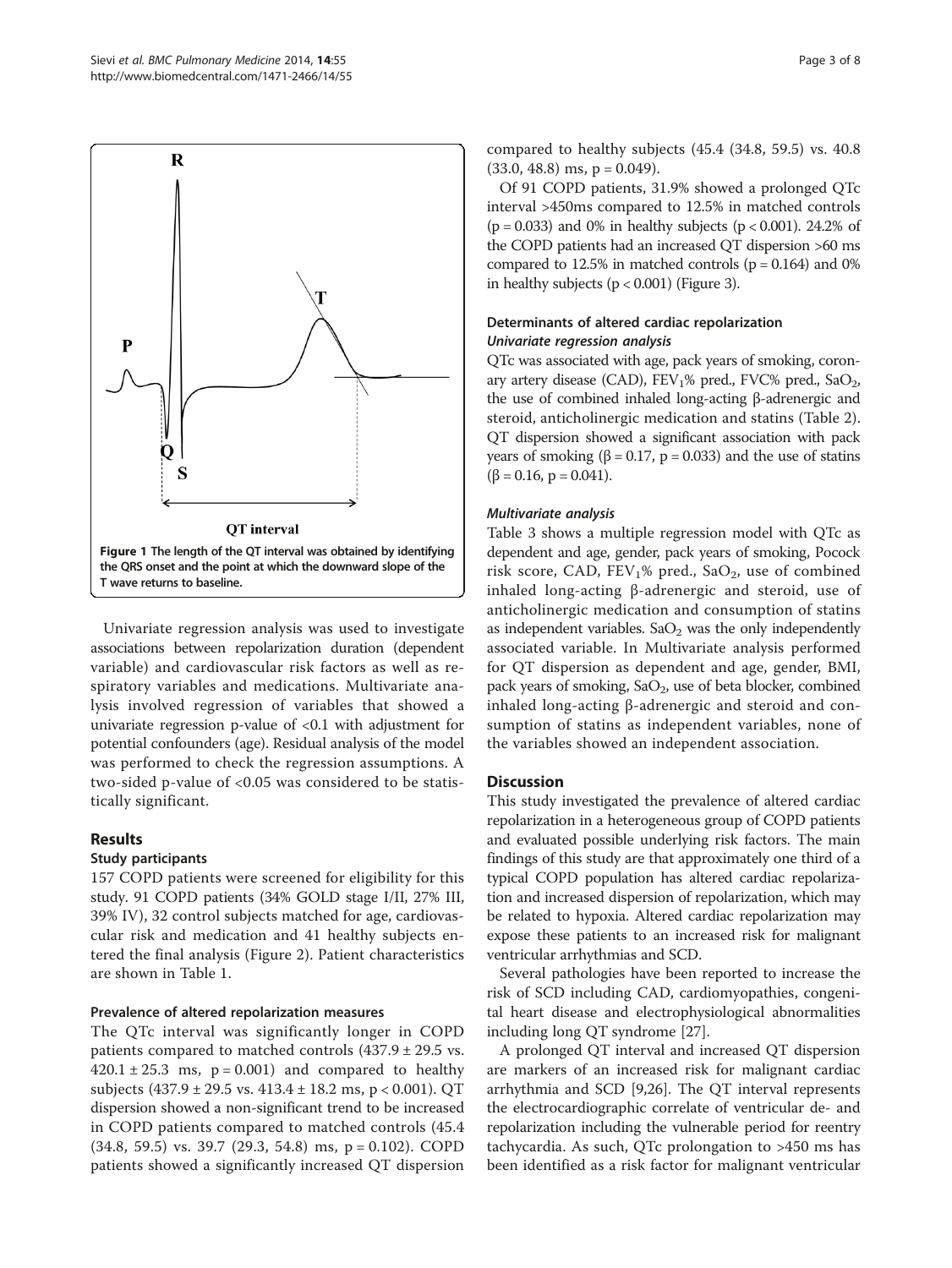<span id="page-3-0"></span>

arrhythmias and SCD [\[26,28](#page-6-0)]. QT dispersion reflects spatial differences in myocardial recovery time. Previous studies have shown that an increase in QT dispersion >60ms is associated with the development of malignant ventricular arrhythmias [\[16](#page-6-0)] and SCD [\[9](#page-6-0)].

In large population-based studies including elderly subjects, the prevalence of an altered QTc interval has been estimated to be approximately 8% [\[11](#page-6-0)]. In contrast, the COPD patients in the current study showed a fourfold higher prevalence of an altered QTc interval compared to the general population. In a case-control study, investigating the risk of SCD in patients with coronary heart disease with and without prolonged QTc interval, the prevalence of prolonged QTc interval was 39% in the group with subsequent SCD [[29](#page-6-0)]. This prevalence of altered QTc in SCD patients is comparable with the findings of the current study in COPD patients.

In a retrospective study including 162 chronic heart disease patients, the prevalence of increased QT dispersion >60 ms was 24% [\[30](#page-6-0)], which is similar to our observations in COPD patients (24%). These findings suggest a comparable prevalence of increased QT dispersion in patients with chronic heart disease and COPD patients.

There are some previous studies examining possible factors leading to an alteration in cardiac repolarization in COPD patients, however, the COPD patients in these studies [[16,31-](#page-6-0)[33](#page-7-0)] were free from comorbidities. Zulli et al. [[31](#page-6-0)] found a significant univariate association between QT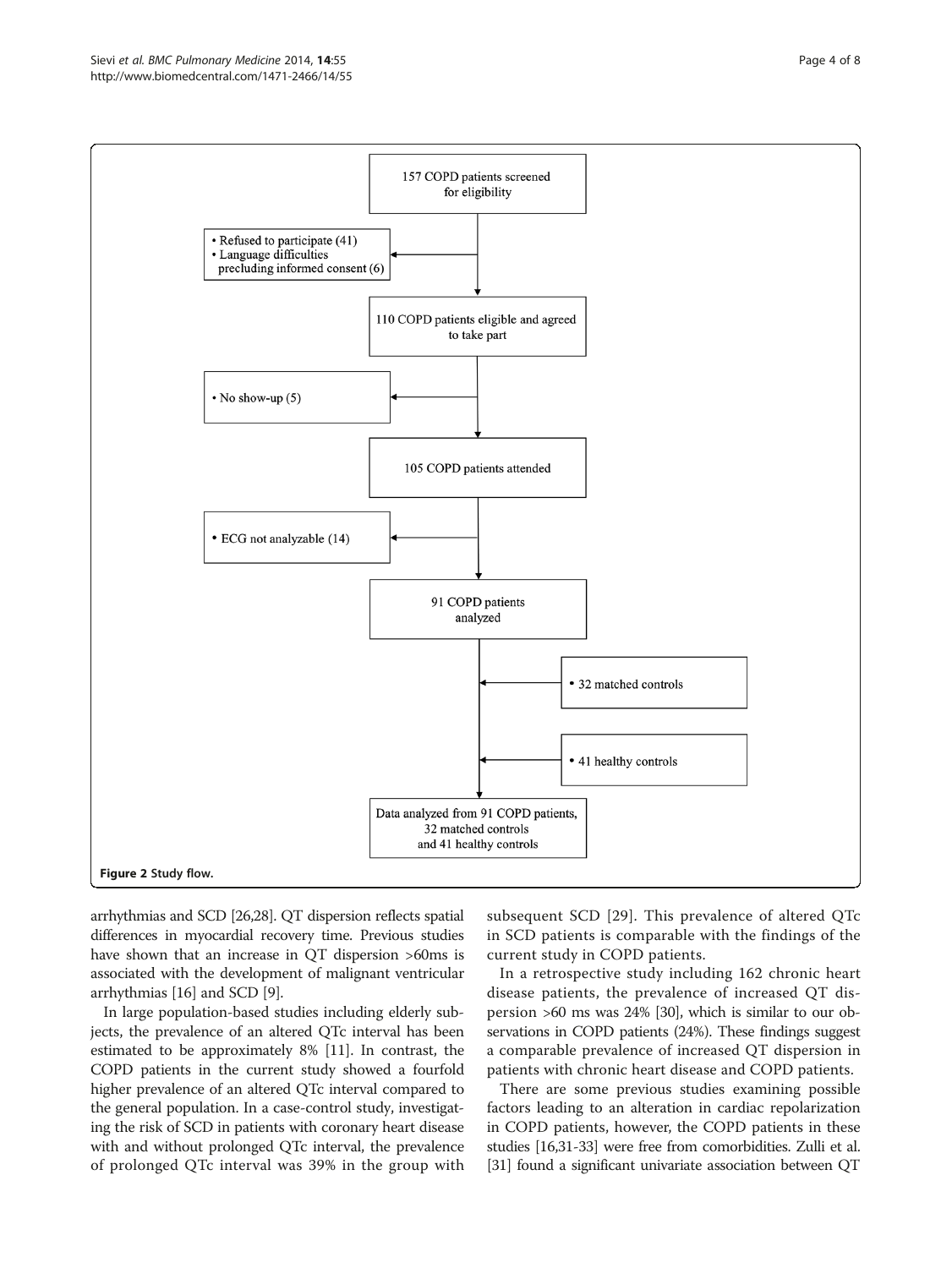<span id="page-4-0"></span>

|                                                              | COPD $N = 91$             | Matched controls $N = 32$ | Healthy controls $N = 41$ |
|--------------------------------------------------------------|---------------------------|---------------------------|---------------------------|
| Demographics and cardiovascular risk                         |                           |                           |                           |
| Age, y                                                       | 62 $(7.1)$ <sup>†</sup>   | 62 $(5.9)$ <sup>1</sup>   | 30(8.7)                   |
| Male/Female                                                  | 61/30                     | 24/8                      | 24/17                     |
| BMI, kg/m <sup>2</sup>                                       | $27.9(6.0)^{+}$           | 29.2 $(4.4)^{11}$         | 22.8(3.1)                 |
| Current smokers, N (%)                                       | 19(21)                    | 7(22)                     | 5(13)                     |
| Pack years of smoking, N                                     | 43 (23.7)* <sup>†</sup>   | 9(18.2)                   | 1(5.1)                    |
| Arterial hypertension, N (%)                                 | 49 $(54)^{+}$             | 23 $(72)^9$               | 0(0)                      |
| CAD, N (%)                                                   | $18(20)^{+}$              | $3(9)^9$                  | 0(0)                      |
| Arrhythmia, N (%)                                            | 19(21)                    | 8(25)                     | 4(10)                     |
| Diabetes, N (%)                                              | 13 $(14)^{+}$             | $3(9)^9$                  | 0(0)                      |
| Cholesterol, mmol/l                                          | 5.2(1.1)                  | 4.9(1.0)                  | 5.1(1.1)                  |
| Pocock risk score, %                                         | $2.2$ $(2.1)^{+}$         | 2.1 $(0.9)$ <sup>9</sup>  | 0.3(0.3)                  |
| <b>Respiratory variables</b>                                 |                           |                           |                           |
| FEV <sub>1</sub> % pred.                                     | 45 $(22.4)$ <sup>*†</sup> | 104 (16.0)                | 100(11.1)                 |
| FVC% pred.                                                   | 77 $(18.3)$ <sup>*†</sup> | 108 (14.0)                | 104(8.2)                  |
| FEV <sub>1</sub> /FVC,%                                      | 45 $(15.2)$ <sup>*†</sup> | 78 (5.5)                  | 80(5.9)                   |
| SaO <sub>2</sub> , kPa                                       | 93.8 $(3.4)^{+}$          | 95.1 $(1.3)$ <sup>9</sup> | 98.0 (1.4)                |
| <b>Medication</b>                                            |                           |                           |                           |
| Medication affecting QT, N (%)                               | $12(13)^{+}$              | 4 $(13)^9$                | 0(0)                      |
| Beta blockers, N (%)                                         | $18(20)^{+}$              | $10(31)^9$                | 0(0)                      |
| Antihypertensive medication, N (%)                           | 47 $(52)^{+}$             | $19(59)^9$                | 0(0)                      |
| Anticholinergic medication, N (%)                            | 62 $(68)*$ <sup>+</sup>   | 0(0)                      | 0(0)                      |
| Combined inhaled long-acting ß-adrenergic and steroid, N (%) | 53 $(58)*$ <sup>+</sup>   | 0(0)                      | 0(0)                      |
| Statins, N (%)                                               | 30 $(33)^{+}$             | 11 $(34)$ <sup>1</sup>    | 0(0)                      |

Values are mean (SD). \*p < 0.05 COPD vs. matched controls.  $^\dagger$ p < 0.05 COPD vs. healthy controls.  $^\dagger$ p < 0.05 matched controls vs. healthy controls. BMI: body mass index; CAD: coronary artery disease; FEV<sub>1</sub>: forced expiration in one second; FVC: forced volume capacity; SaO<sub>2</sub>: oxygen saturation.

dispersion with  $FEV<sub>1</sub>%$  pred and  $FVC%$  pred. respectively in COPD patients. However, in the multivariate analysis correcting for covariates, this association did not remain statistically significant. Yildiz et al. [\[16\]](#page-6-0) compared 30 COPD patients with and without increased QT dispersion regarding possible factors influencing QT dispersion and found no independently associated factors. Similarly, in our study, only pack years of smoking and use of statins was statistically significantly associated with QT dispersion in the univariate analysis. However, after correcting for age, BMI,  $CaO<sub>2</sub>$  and use of medication, none of the possible influencing risk factors were independently associated with QT dispersion.

None of the previously described studies [\[16,31](#page-6-0)] examined possible factors leading to an altered QTc interval in COPD patients. In the current study, age, pack years of smoking, Pocock risk score, respiratory variables, use of combined inhaled long-acting β-adrenergic and steroid and consumption of statins were significantly associated with a QTc >450ms in univariate analysis. Only  $SaO<sub>2</sub>$  remained statistically significantly associated with

QTc >450 ms after correction for covariates in the multivariate analysis. Thus, hypoxia may be a risk factor for a prolonged QTc interval. There is some evidence that hypoxia may prolong repolarization duration. In a study by Roche et al. [[34](#page-7-0)], healthy subjects were exposed to normobaric hypoxic conditions and it was found that hypoxia significantly prolonged the QTc interval. In 12 COPD patients, Tirlapur et al. [[35](#page-7-0)] observed that patients who had a low mean basal  $CaO<sub>2</sub>$  (<80%) showed electrocardiographic changes such as a prolonged QTc interval. These findings are somewhat in contrast to the study by Sarubbi et al. [\[33\]](#page-7-0), where QTc was measured in 15 hypoxemic/hypercapnic COPD patients before and after oxygen therapy and was not significantly reduced after 24 h of oxygen therapy. Thus it is still a matter of debate whether hypoxia affects cardiac repolarization and the underlying mechanism through which hypoxia may possibly influence cardiac repolarization remains currently unknown.

There is some evidence that autonomic neuropathy may results in prolonged cardiac repolarization in COPD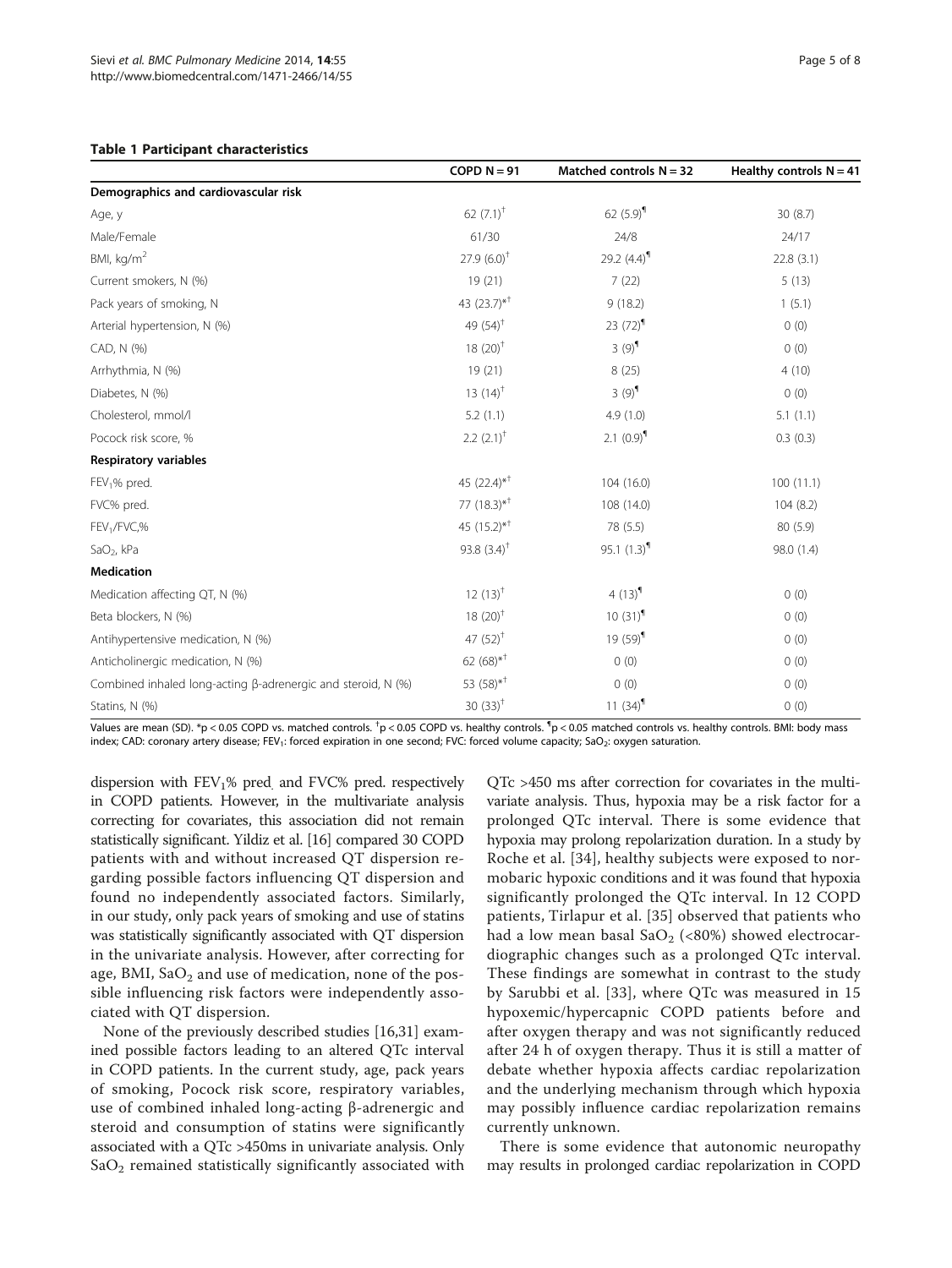<span id="page-5-0"></span>

#### Table 2 Univariate regression analysis of predictors for QTc in all participants

|                                                                           | ß       | 95% confidence<br>interval | p-value    |
|---------------------------------------------------------------------------|---------|----------------------------|------------|
| Cardiovascular risk                                                       |         |                            |            |
| Age, y                                                                    | 0.30    | 0.15/0.45                  | $< 0.001*$ |
| Male/Female                                                               | $-0.08$ | $-0.23/0.08$               | 0.317      |
| BMI, $kg/m2$                                                              | 0.13    | $-0.02/0.28$               | 0.104      |
| Current smoker, N (%)                                                     | $-0.01$ | $-0.16/0.15$               | 0.934      |
| Pack years of smoking, N                                                  | 0.28    | 0.13/0.44                  | $< 0.001*$ |
| Pocock risk score, %                                                      | 0.17    | $-0.00/0.35$               | 0.054      |
| <b>Respiratory variables</b>                                              |         |                            |            |
| FEV <sub>1</sub> % pred.                                                  | $-0.30$ | $-0.48/-0.12$              | $0.001*$   |
| FVC% pred.                                                                | $-0.32$ | $-0.50/-0.15$              | $< 0.001*$ |
| SaO <sub>2.</sub> %                                                       | $-0.34$ | $-0.51/-0.17$              | $< 0.001*$ |
| <b>Medication</b>                                                         |         |                            |            |
| Medication affecting QT, N (%)                                            | 0.13    | $-0.03/0.28$               | 0.108      |
| Beta blocker, N (%)                                                       | 0.05    | $-0.11/0.20$               | 0.558      |
| Combined inhaled long-acting<br>$\beta$ -adrenergic and steroid, N $(\%)$ | 0.28    | 0.13/0.43                  | $< 0.001*$ |
| Statins, N (%)                                                            | 0.23    | 0.07/0.38                  | $0.004*$   |

\*p < 0.05; QTc: QT interval corrected for heart rate; BMI: body mass index; FEV<sub>1</sub>: forced expiration in one second; FVC: forced vital capacity; SaO<sub>2</sub>: arterial oxygen saturation.

patients. In a case-control study by Stewart et al. [[32](#page-6-0)], 17 COPD patients with autonomic neuropathy were compared to 17 COPD patients without autonomic neuropathy. QTc was significantly longer in COPD patients with autonomic neuropathy. However, autonomic neuropathy was not measured in our study and thus we cannot directly compare the results of the study by Stewart et al. with our findings.

The current study has some limitations. We performed standard resting 12-lead ECG and not continuous 24-h ECG. Therefore it is not possible to evaluate the prevalence of alteration in cardiac repolarization both during a longer daytime period and during sleep. Furthermore, the cross-sectional study design does not allow to establish a causal relationship between altered cardiac repolarization in COPD patients and malignant ventricular arrhythmias and SCD, respectively. If prolonged cardiac repolarization

Table 3 Multiple regression analysis of predictors for QTc in all participants

|                                                                            | ß       | 95% confidence<br>interval | p-value  |
|----------------------------------------------------------------------------|---------|----------------------------|----------|
| Age, y                                                                     | $-0.04$ | $-0.28/0.19$               | 0.713    |
| Pack years of smoking, N                                                   | $-0.11$ | $-0.33/0.12$               | 0.349    |
| Pocock risk score, %                                                       | 0.07    | $-0.17/0.30$               | 0.587    |
| FEV <sub>1</sub> % pred.                                                   | $-0.16$ | $-0.42/0.11$               | 0.244    |
| $SaO2$ %                                                                   | $-0.29$ | $-0.51/-0.07$              | $0.011*$ |
| Combined inhaled long-acting<br>$\beta$ - adrenergic and steroid, N $(\%)$ | 0.11    | $-0.13/0.35$               | 0.375    |
| Statins, N (%)                                                             | 0.08    | $-0.12/0.29$               | 0.426    |

 $*p < 0.05$ ; QTc: QT interval corrected for heart rate; FEV<sub>1</sub>: forced expiration in one second; SaO<sub>2</sub>: arterial oxygen saturation.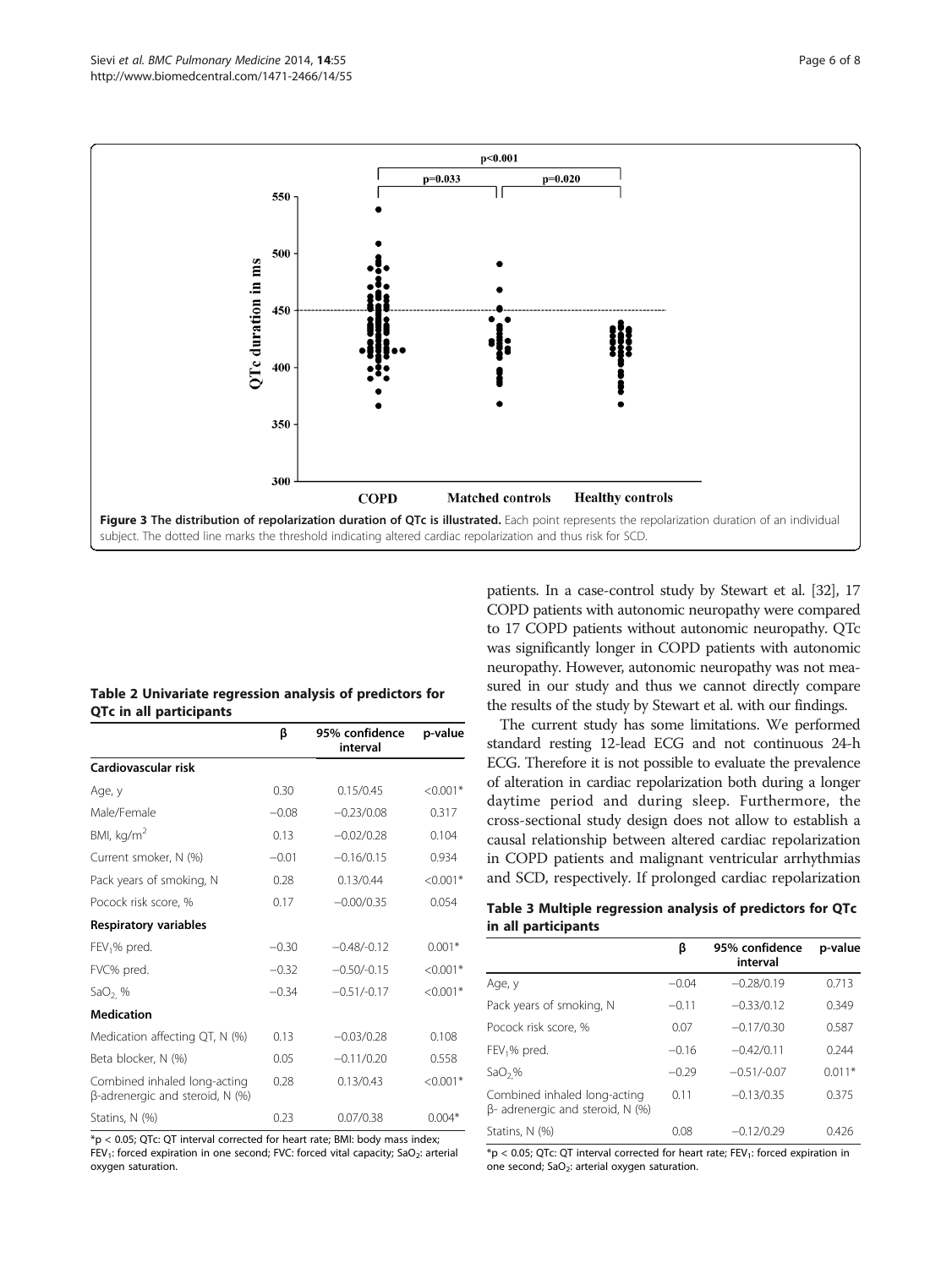<span id="page-6-0"></span>promotes sudden cardiac death in COPD patients is currently unknown. Further controlled and longitudinal studies are needed to evaluate if prolonged cardiac repolarization promotes malignant ventricular arrhythmia and SCD in COPD patients.

#### Conclusion

In conclusion, our findings suggest that one third of a typical COPD population has altered cardiac repolarization and increased dispersion of repolarization, which may be related to hypoxia. Altered cardiac repolarization may expose these patients to an increased risk for malignant ventricular arrhythmias and SCD.

#### Competing interests

The authors declare that they have no competing interests.

#### Authors' contributions

NAS and MK had full access to all of the data in the study and take responsibility for the integrity of the data and the accuracy of the data analysis. NAS, CFC, GC, VAR and ARJVG contributed to the acquisition of data, data analysis and interpretation, drafting of the manuscript, revision for intellectual content and approved the final version. MK contributed to the conception and design, acquisition of data, data analysis and interpretation, drafting of the manuscript, revision for intellectual content and approved the final version. All authors read and approved the final manuscript.

#### Acknowledgements

This study was supported and funded by "Lunge Zurich" and the Medical Research Foundation of the University of Zurich.

#### Author details

<sup>1</sup>Pulmonary Division, University Hospital Zurich, Zurich, Switzerland. <sup>2</sup>Institute of Human Movement Sciences and Sport, ETH Zurich, Zurich, Switzerland. <sup>3</sup>Zurich Centre for Integrative Human Physiology, University of Zurich, Zurich, Switzerland. <sup>4</sup>Chair Respiratory Medicine, Clinical Director Division of Pulmonology, University Hospital Zurich, Zurich, Switzerland.

#### Received: 9 August 2013 Accepted: 25 March 2014 Published: 2 April 2014

#### References

- 1. Anthonisen NR, Connett JE, Enright PL, Manfreda J: Hospitalizations and mortality in the Lung Health Study. Am J Respir Crit Care Med 2002, 166:333–339.
- 2. McGarvey LP, John M, Anderson JA, Zvarich M, Wise RA: Ascertainment of cause-specific mortality in COPD: operations of the TORCH Clinical Endpoint Committee. Thorax 2007, 62:411–415.
- 3. Clarenbach CF, Senn O, Sievi NA, Camen G, van Gestel AJ, Rossi VA, Puhan MA, Thurnheer R, Russi EW, Kohler M: Determinants of endothelial function in patients with COPD. Eur Respir J 2013, 42:1194-1204
- 4. Sin DD, Man SF: Chronic obstructive pulmonary disease as a risk factor for cardiovascular morbidity and mortality. Proc Am Thorac Soc 2005, 2:8–11.
- Elming H, Brendorp B, Kober L, Sahebzadah N, Torp-Petersen C: QTc interval in the assessment of cardiac risk. Card Electrophysiol Rev 2002, 6:289-294.
- 6. Straus SM, Kors JA, De Bruin ML, van der Hooft CS, Hofman A, Heeringa J, Deckers JW, Kingma JH, Sturkenboom MC, Stricker BH, Witteman JC: Prolonged QTc interval and risk of sudden cardiac death in a population of older adults. J Am Coll Cardiol 2006, 47:362–367.
- 7. Bednar MM, Harrigan EP, Anziano RJ, Camm AJ, Ruskin JN: The QT interval. Prog Cardiovasc Dis 2001, 43:1–45.
- Antzelevitch C, Shimizu W, Yan GX, Sicouri S: Cellular basis for QT dispersion. *J Electrocardiol* 1998, 30(Suppl):168-175.
- Barr CS, Naas A, Freeman M, Lang CC, Struthers AD: QT dispersion and sudden unexpected death in chronic heart failure. Lancet 1994, 343:327–329.
- 10. Yamaguchi M, Shimizu M, Ino H, Terai H, Uchiyama K, Oe K, Mabuchi T, Konno T, Kaneda T, Mabuchi H: T wave peak-to-end interval and QT dispersion

in acquired long QT syndrome: a new index for arrhythmogenicity. Clin Sci (Lond) 2003, 105:671–676.

- 11. Robbins J, Nelson JC, Rautaharju PM, Gottdiener JS: The association between the length of the QT interval and mortality in the Cardiovascular Health Study. Am J Med 2003, 115:689–694.
- 12. Persson C, Bengtsson C, Lapidus L, Rybo E, Thiringer G, Wedel H: Peak expiratory flow and risk of cardiovascular disease and death. A 12-year follow-up of participants in the population study of women in Gothenburg, Sweden. Am J Epidemiol 1986, 124:942–948.
- 13. Schunemann HJ, Dorn J, Grant BJ, Winkelstein W Jr, Trevisan M: Pulmonary function is a long-term predictor of mortality in the general population: 29-year follow-up of the Buffalo Health Study. Chest 2000, 118:656–664.
- 14. Buch P, Friberg J, Scharling H, Lange P, Prescott E: Reduced lung function and risk of atrial fibrillation in the Copenhagen City Heart Study. Eur Respir J 2003, 21:1012–1016.
- 15. Kleiger RE, Senior RM: Longterm electrocardiographic monitoring of ambulatory patients with chronic airway obstruction. Chest 1974, 65:483–487.
- 16. Yildiz P, Tukek T, Akkaya V, Sozen AB, Yildiz A, Korkut F, Yilmaz V: Ventricular arrhythmias in patients with COPD are associated with QT dispersion. Chest 2002, 122:2055–2061.
- 17. Rabe KF, Hurd S, Anzueto A, Barnes PJ, Buist SA, Calverley P, Fukuchi Y, Jenkins C, Rodriguez-Roisin R, van Weel C, Zielinski J: Global strategy for the diagnosis, management, and prevention of chronic obstructive pulmonary disease - GOLD executive summary. Am J Respir Crit Care Med 2007, 176:532–555.
- 18. Pocock SJ, McCormack V, Gueyffier F, Boutitie F, Fagard RH, Boissel JP: A score for predicting risk of death from cardiovascular disease in adults with raised blood pressure, based on individual patient data from randomised controlled trials. BMJ 2001, 323:75–81.
- 19. Drugs that prolong the QTc interval and/or induce Torsade de Pointes. [http://](http://www.atforum.com/SiteRoot/pages/addiction_resources/QTDrugs%209-03-02.PDF) [www.atforum.com/SiteRoot/pages/addiction\\_resources/QTDrugs%209-03-02.PDF](http://www.atforum.com/SiteRoot/pages/addiction_resources/QTDrugs%209-03-02.PDF).
- 20. Miller MR, Hankinson J, Brusasco V, Burgos F, Casaburi R, Coates A, Crapo R, Enright P, van der Grinten CP, Gustafsson P, Jensen R, Johnson DC, McIntyre N, McKay R, Navajs D, Pedersen OF, Pellegrino R, Viegi G, Wagner J: Standardisation of spirometry. EurRespirJ 2005, 26:319-338.
- 21. Rossi VA, Stoewhas AC, Camen G, Steffel J, Bloch KE, Stradling JR, Kohler M: The effects of continuous positive airway pressure therapy withdrawal on cardiac repolarization: data from a randomized controlled trial. Eur Heart J 2012, 33:2206–2212.
- 22. Pickham D, Hasanien AA: Measurement and rate correction of the QT interval. AACN Adv Crit Care 2013, 24:90–96.
- 23. Erikssen G, Liestol K, Gullestad L, Haugaa KH, Bendz B, Amlie JP: The terminal part of the QT interval (T peak to T end): a predictor of mortality after acute myocardial infarction. Ann Noninvasive Electrocardiol 2012, 17:85–94.
- 24. Day CP, McComb JM, Campbell RW: QT dispersion: an indication of arrhythmia risk in patients with long QT intervals. Br Heart J 1990, 63:342–344.
- 25. Bazett HC: The time relations of the blood-pressure changes after excision of the adrenal glands, with some observations on blood volume changes. J Physiol 1920, 53:320–339.
- 26. de Bruyne MC, Hoes AW, Kors JA, Hofman A, van Bemmel JH, Grobbee DE: Prolonged QT interval predicts cardiac and all-cause mortality in the elderly. The Rotterdam Study. Eur Heart J 1999, 20:278-284.
- 27. Zipes DP, Wellens HJ: Sudden cardiac death. Circulation 1998, 98:2334-2351.
- 28. Viskin S: Long QT syndromes and torsade de pointes. Lancet 1999, 354:1625–1633.
- 29. Chugh SS, Reinier K, Singh T, Uy-Evanado A, Socoteanu C, Peters D, Mariani R, Gunson K, Jui J: Determinants of prolonged QT interval and their contribution to sudden death risk in coronary artery disease: the Oregon Sudden Unexpected Death Study. Circulation 2009, 119:663–670.
- 30. Trusz-Gluza M, Wozniak-Skowerska I, Giec L, Szydlo K: Dispersion of the QT interval as a predictor of cardiac death in patients with coronary heart disease. Pacing Clin Electrophysiol 1996, 19:1900-1904.
- 31. Zulli R, Donati P, Nicosia F, De Vecchi M, Tantucci C, Romanelli G, Grassi V: Increased QT dispersion: a negative prognostic finding in chronic obstructive pulmonary disease. Intern Emerg Med 2006, 1:279–286.
- 32. Stewart AG, Waterhouse JC, Howard P: The QTc interval, autonomic neuropathy and mortality in hypoxaemic COPD. Respir Med 1995, 89:79–84.